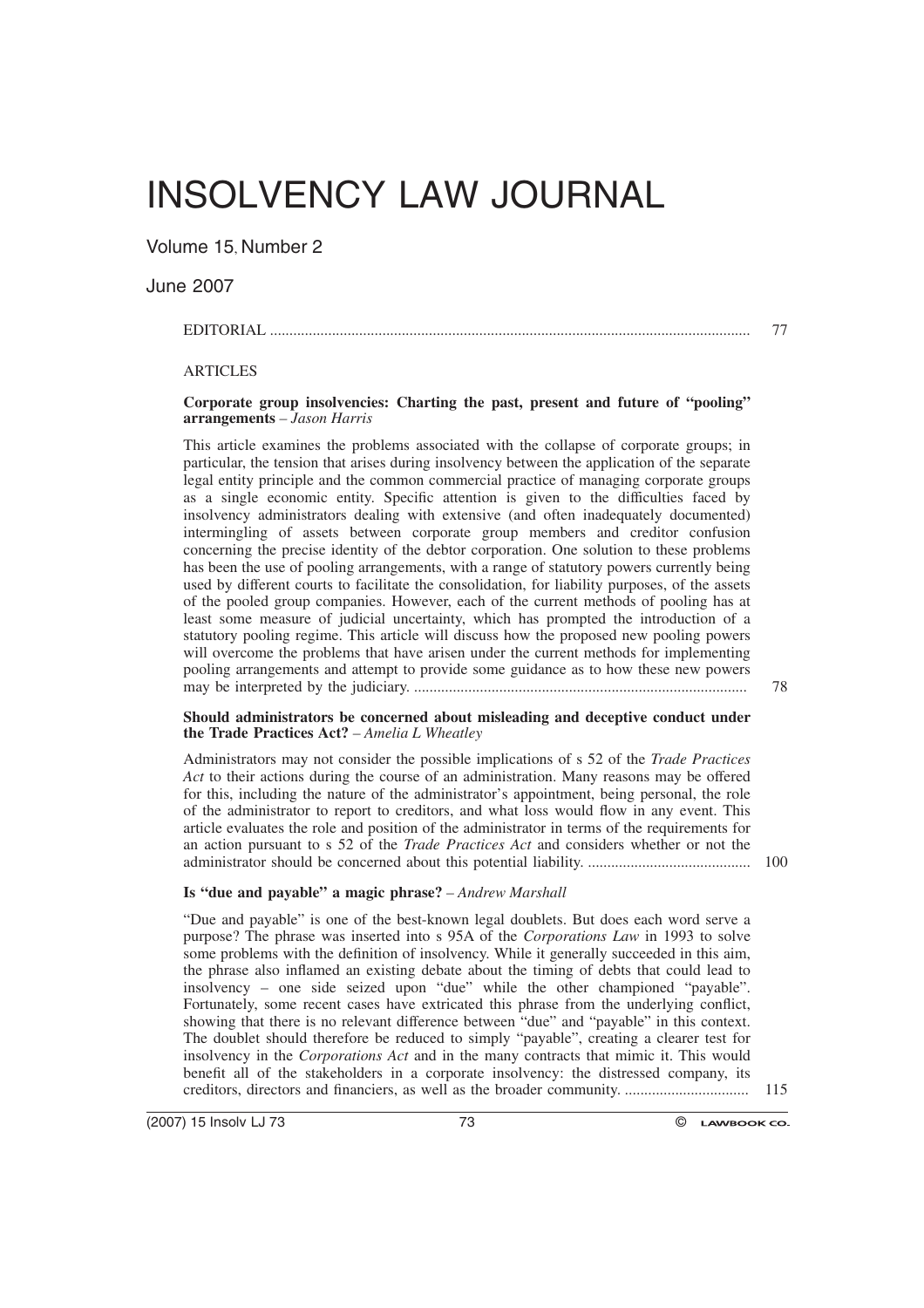| REPORT FROM NEW ZEALAND - Lynne Taylor  |     |
|-----------------------------------------|-----|
|                                         |     |
|                                         | 128 |
| RECENT DEVELOPMENTS - Dr David Morrison |     |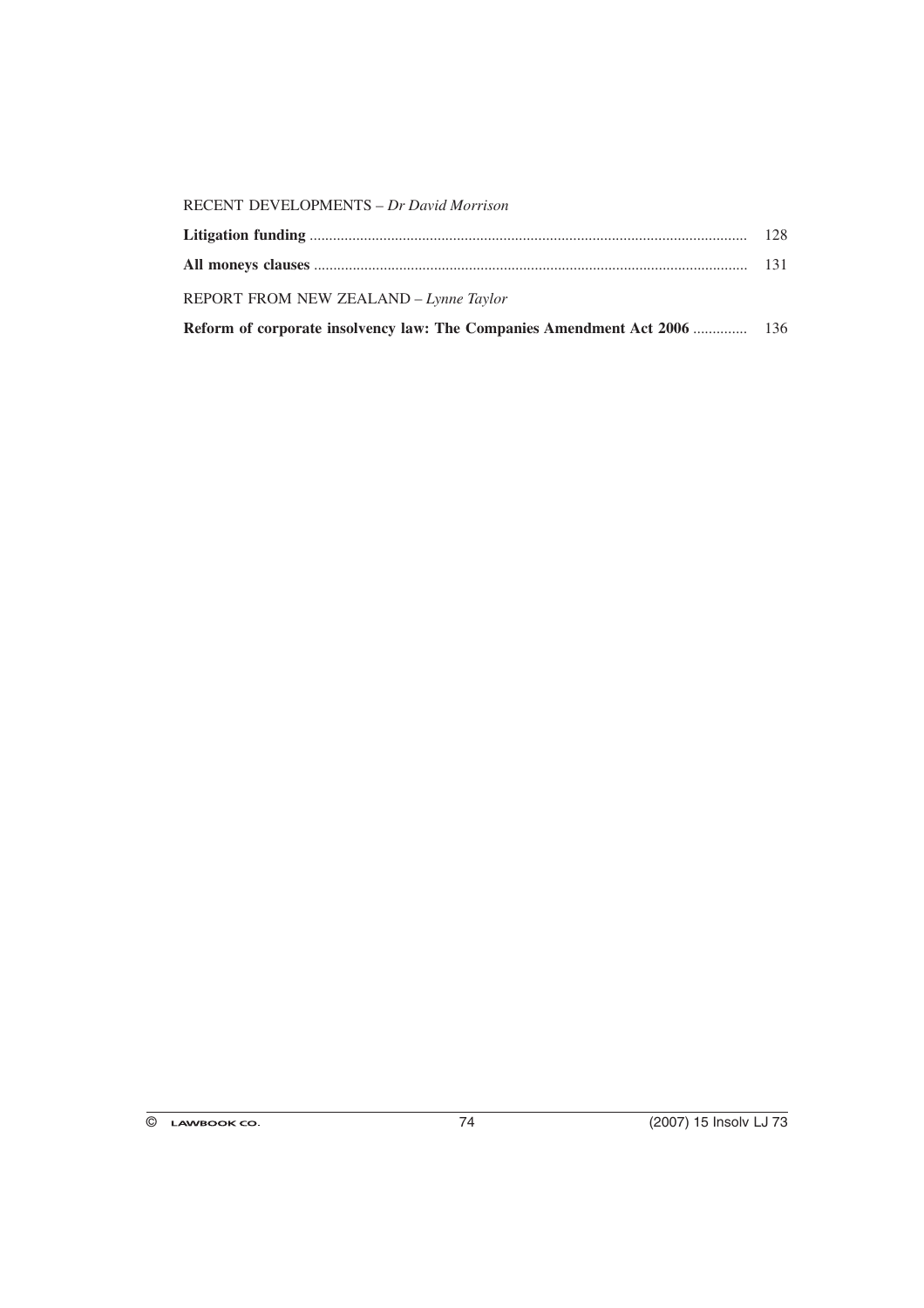# Guidelines for Contributors

#### **Submission and licence agreement instructions**

All contributions to the journal are welcome and should be sent, with a signed licence agreement, to the Production Editor, *Insolvency Law Journal*, Lawbook Co., PO Box 3502, Rozelle, NSW 2039 (mail), 100 Harris St, Pyrmont, NSW 2009 (courier) or by email to insolvlj@thomson.com.au, for forwarding to the Editor. Licence agreements can be downloaded via the internet at http://www.thomson.com.au/support/as\_contributors.asp. If you submit your contribution via email, please confirm that you have printed, signed and mailed the licence agreement to the attention of the Production Editor at the mailing address noted above.

#### **Letters to the Editor**

By submitting a letter to the editor of this journal for publication, you agree that Thomson Legal & Regulatory Limited, trading as Lawbook Co., may edit and has the right to, and may license third parties to, reproduce in electronic form and communicate the letter.

#### **Manuscript**

- Manuscript must be original, unpublished work that has not been submitted for publication elsewhere.
- Personal details (name, qualifications, position) for publication and a delivery address, email address and phone number must be included with the manuscript.
- Manuscript must be submitted electronically via email or on disk in Microsoft Word format.
- Manuscript should not exceed 15,000 words for articles or 1,500-2,000 words for section commentary or book reviews. An abstract of 100-150 words is to be submitted with article manuscripts.
- Proof pages will be sent to contributors. Authors are responsible for the accuracy of case names, citations and other references. Excessive changes to the text cannot be accommodated.
- This journal complies with the Higher Education Research Data Collection (HERDC) Specifications for peer review. Each article is, prior to publication, reviewed in its entirety by a suitably qualified expert who is independent of the author.

#### **Style**

- 1. **Levels of headings should be clearly indicated (no more than four levels).**
- 2. **Cases:**
	- Case citation follows case name. Where a case is cited in the text, the citation should follow immediately rather than as a footnote. Give at least two and preferably all available citations, the first listed being the authorised reference.
	- Australian citations should appear in the following order: authorised series; Lawbook Co./ATP series; other company series (ie CCH, Butterworths); media neutral citation.
	- "At" references should only refer to the best available citation, eg *Mabo v Queensland [No 2]* (1992) 175 CLR 1 at 34; 66 ALJR 408; 107 ALR 1.
	- Where only a media neutral citation is available, "at" references should be to paragraph, eg *YG v Minister for Community Services* [2002] NSWCA 247 at [19].
- For international cases best references only should be included.
- 3. **Legislation should be cited as follows:**
- *Trade Practices Act 1974* (Cth), s 51AC. The full citation should be repeated in footnotes.
- 4. **Books should be cited as follows:**
	- Macken JJ, O'Grady P, Sappideen C and Warburton G, *The Law of Employment* (5th ed, Lawbook Co., 2002) p 55. • In footnotes do not use ibid or op cit. The following style is preferred:
	- 4. Austin RP, "Constructive Trusts" in Finn PD (ed), *Essays in Equity* (Law Book Co, 1985).
	- 5. Austin, n 4, p 56.
- 5. **Journals should be cited as follows:**
	- Odgers S, "Police Interrogation: A Decade of Legal Development" (1990) 14 Crim LJ 220.
	- Wherever possible use official abbreviations not the full name for journal titles.
	- In footnotes do not use ibid or op cit. The following style is preferred:
	- 6. Sheehy EA, Stubbs J and Tolmie J, "Defending Battered Women on Trial: The Battered Woman Syndrome and its Limitations" (1992) 16 Crim LJ 220.
	- 7. Sheehy et al, n 6 at 221.

#### 6. **Internet references should be cited as follows:**

Ricketson S, *The Law of Intellectual Property: Copyright, Designs and Confidential Information* (Lawbook Co., subscription service) at [16.340], http://subscriber.lawbookco.com.au viewed 25 June 2002. Underline the URL and include the date the document was viewed.

For further information visit http://www.thomson.com.au/legal/ or contact the Production Editor.